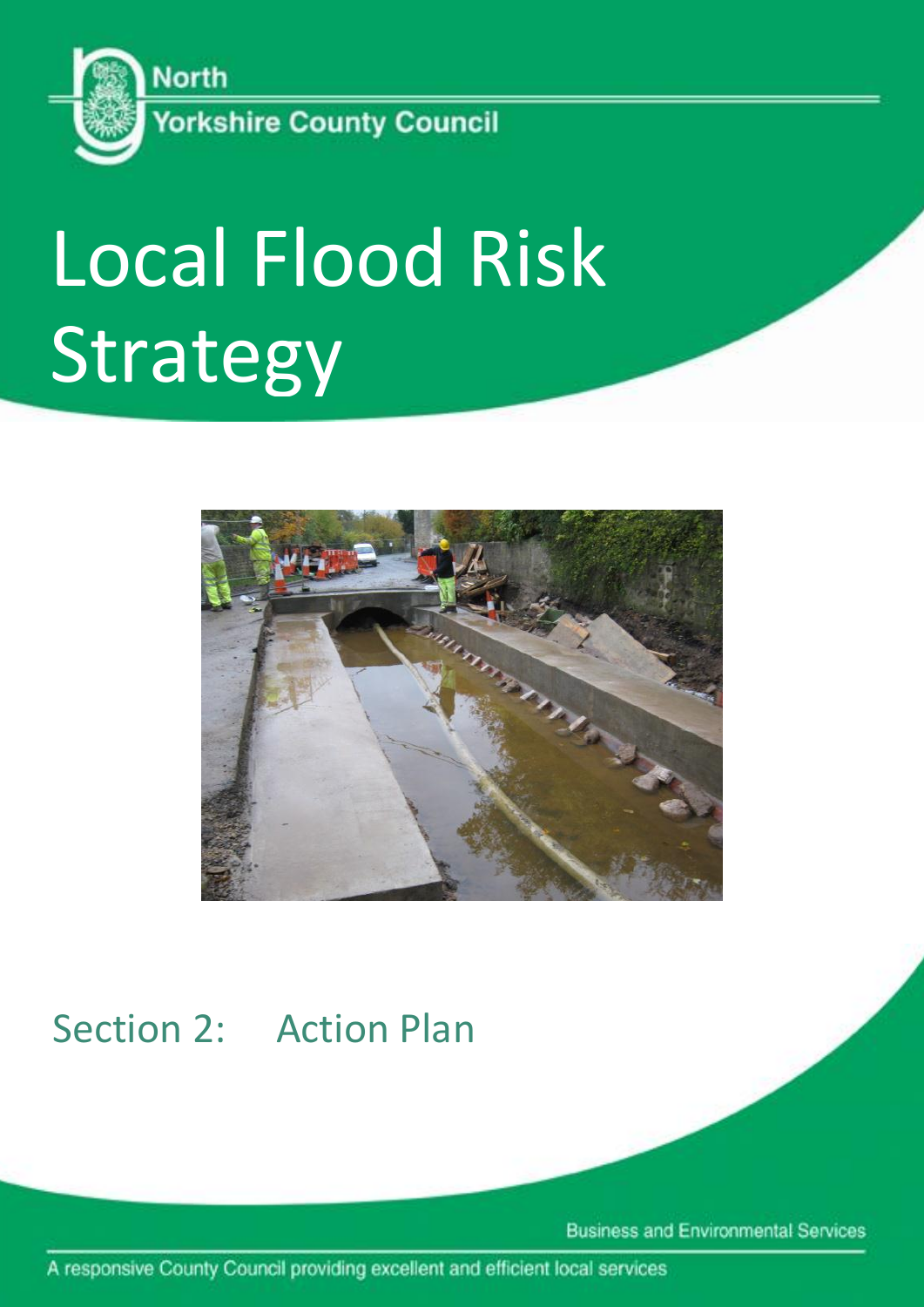### **2. The North Yorkshire Local Flood Risk Strategy Action Plan**

#### **2.1 What is the Action Plan?**

The Local Flood Risk Management Strategy Action Plan sets out the practical measures that the county council and partners will deliver to help manage flood risk. It is the first action plan produced by the county council as a specific element of the Local Strategy, and as such it captures many of the tasks and activities associated with developing and setting up our Flood Risk Management functions.

This Action Plan builds upon the policy framework set out in the accompanying document 'Managing North Yorkshire's Flood Risk', and is a living document which is regularly updated and amended to reflect the progress we are making and other necessary changes to the way we deliver flood risk management services.

#### **2.2 How will updates to the action plan be managed?**

Regular updates to the Action Plan will be carried out to reflect significant progress or changes to specific actions. Interim reviews of both the Action Plan and the Policy Framework will also be performed annually, with a comprehensive review of both the action plan and policy framework carried out in line with the six-year cycle set out in the Flood Risk Regulations.

The action plan will also be reviewed and revised in response to the action plans and investment plans of other risk management authorities. For example, the Environment Agency will be publishing their Flood Risk Management Plans (FRMP) in 2015, and we will update our action plans to ensure that they remain fully aligned and complement one another.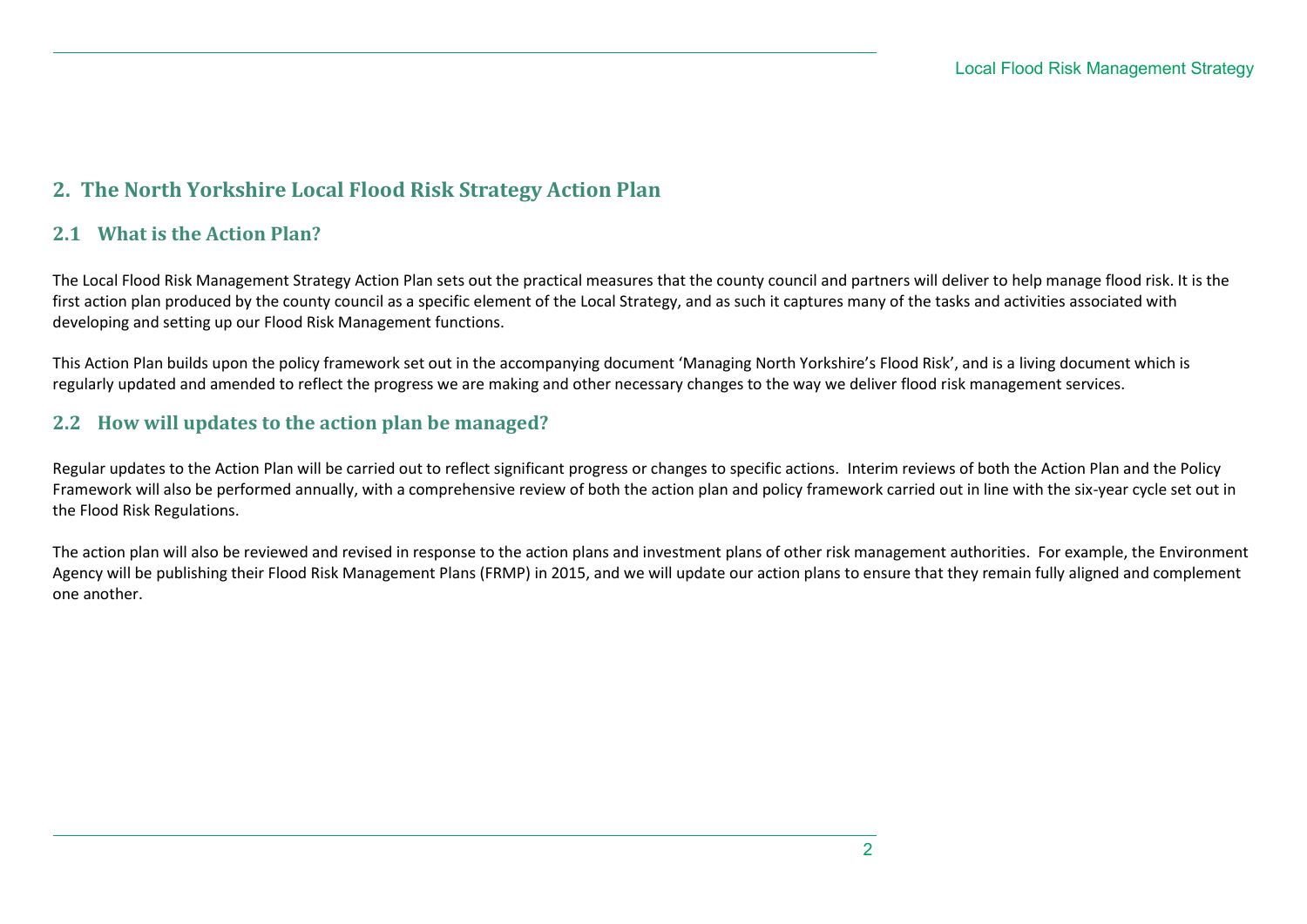#### **2.3 How is the action plan structured?**

The action plan has been developed and structured such that it links together and coordinates the actions of all risk management authorities. Each action is linked to our objectives, and is also related to the measures identified in the EU Floods Directive.

#### **2.4 Integration with EA Flood Risk Management Plans (FRMP)**

The first edition of this Action Plan precedes the full development, consultation process and publication of the FRMPs produced by the EA for compliance with the European Union Floods Directive (the directive transposed in to UK Law by the Flood Risk Regulations 2009.

The county council has identified considerable benefits from aligning our Local Strategy flood risk management action plan with those required for the Flood Risk Management Plans, particularly in terms of resource and investment planning. A review of our action plan will therefore be scheduled to coincide with the end of the Flood Risk Management Plan (FRMP) consultation period (expected to be early in 2015).

#### **2.5 Actions for managing flood risk**

There are different approaches to managing flood risk depending on the probability and consequences, as well as the technical nature of the risk. We have used the same structure that is used in the EU Floods Directive and that is being used in the development of the FRMPs. This will help with the integration of solutions, and make feedback and monitoring more efficient. The following terms are used to group and describe the kind of actions that can be pursued:

- **Prevention of risk:** for example, by not building homes in areas that can be flooded we can prevent risks from arising in the first instance.
- **Protection from risk:** for example, by using water proof boards over doors and airbricks people can protect their properties from the damage caused by flood water.
- Preparing for risk: for example, by improving awareness of flood risk, or by providing warning and forecasting for floods, people can take precautions to safeguard their property.
- **Recovery and Review of risk:** for example, by improving access to tradesman and other services, recovery after flooding can be improved.

To manage flood risk effectively it can take a single action, or a combination of actions, and this depends on many factors. This includes the complexity of the risk, what's at risk, and also affordability of the action. All these factors need to be considered before actions can be implemented effectively. In order to ensure that all of these factors have been properly assessed, and to ensure the most equitable and effective distribution of resources, it is important to ensure that appropriate mechanisms for information capture, assessment, prioritisation and delivery are in place.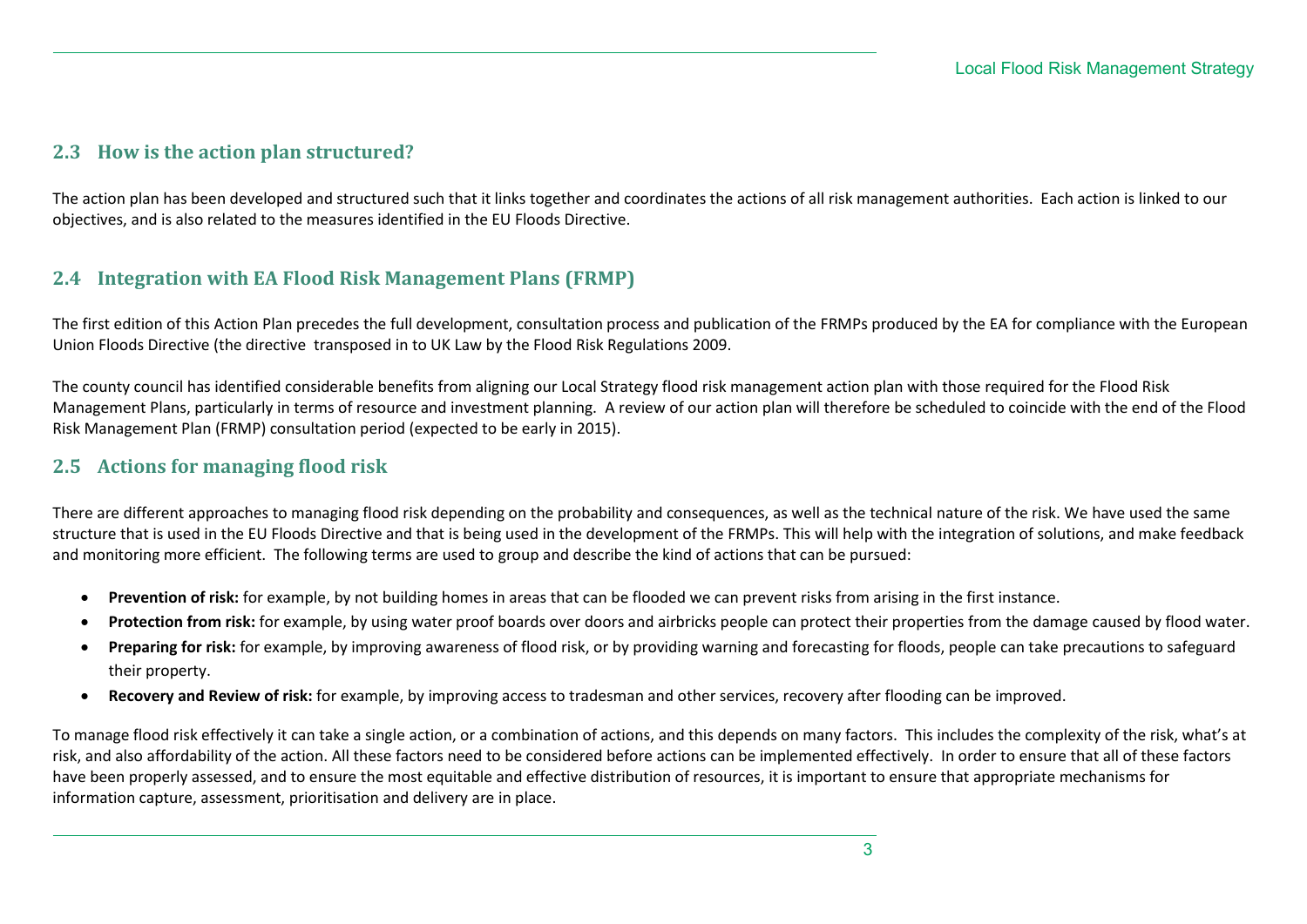#### **2.6 Our Priority Objectives**

This plan focuses on the development and delivery of those sources of information and delivery mechanisms, relating each action to the four broad categories of measures above, and to the six North Yorkshire Flood Risk Management priority objectives:

- 1. A greater role for communities in managing flood risk
- 2. Improved knowledge and understanding of flood risk and management responsibilities for all stakeholders, communities and the media
- 3. Sustainable and appropriate development
- 4. Improved knowledge of watercourse networks and drainage infrastructure
- 5. Flood risk management measures that deliver social, economic and environmental benefits
- 6. Best use of all potential funding opportunities to deliver flood risk management measures

Details about our priority objectives can be found in the [Policy Framework in Section 1](Local%20Strategy%20Section%201%20-%20Overview.docx) our Flood Risk Strategy.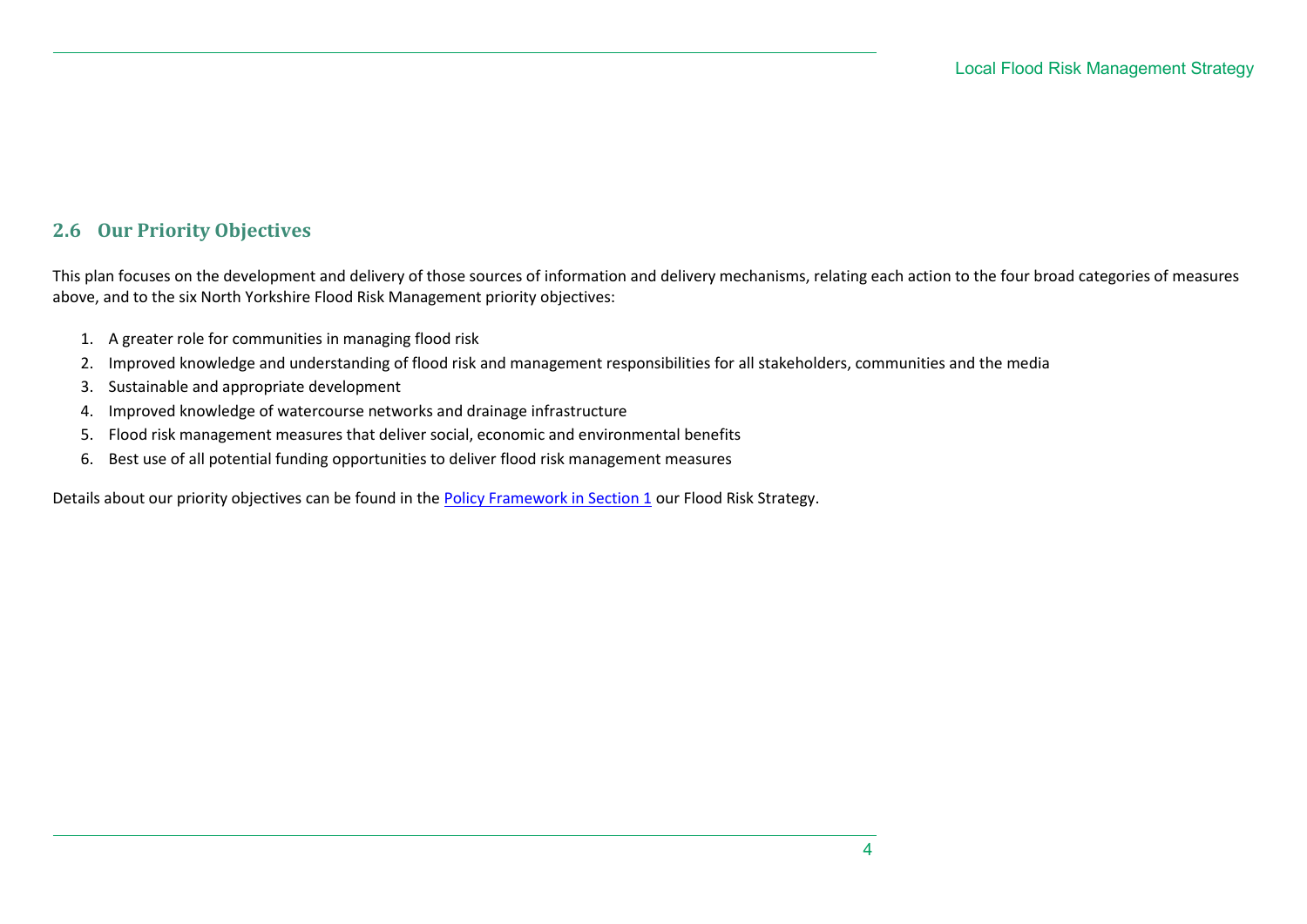|            | <b>Source</b>                                                                | Relevant<br>Local<br><b>Strategy</b><br>Objective/s | <b>Action</b>                                                                                                                              | Timescale        | Priority    | <b>Lead Organisation</b>                    | <b>Support</b><br><b>Organisation (s)</b> | <b>Estimated cost</b><br>range |
|------------|------------------------------------------------------------------------------|-----------------------------------------------------|--------------------------------------------------------------------------------------------------------------------------------------------|------------------|-------------|---------------------------------------------|-------------------------------------------|--------------------------------|
|            | Surface water<br>(SW)                                                        | $\overline{4}$                                      | Collate and analyse data on local flood risk. Use this real life<br>information to validate and augment most recently EA modelling<br>data | Ongoing          | High        | <b>NYCC</b>                                 | EA                                        | £25-100k per<br>annum          |
| Prevention | SW                                                                           | $3$ and $5$                                         | Develop standards, guidance and processes required to<br>implement Schedule 3 of FWMA (SuDS and SABs)                                      | $2011 -$<br>2015 | <b>High</b> | <b>NYCC</b>                                 | <b>District Councils</b>                  | £250k                          |
|            | Surface water,<br>ground water<br>& ordinary<br>water courses<br>(SW/GW/OWC) | $3$ and $5$                                         | Provide input to Local Development Plans.<br>Respond to requests for input on planning consultations                                       | Ongoing          | Mod         | <b>Local Planning</b><br><b>Authorities</b> | NYCC as LLFA                              | £5k                            |

## **2.7 Local Flood Risk Strategy Actions**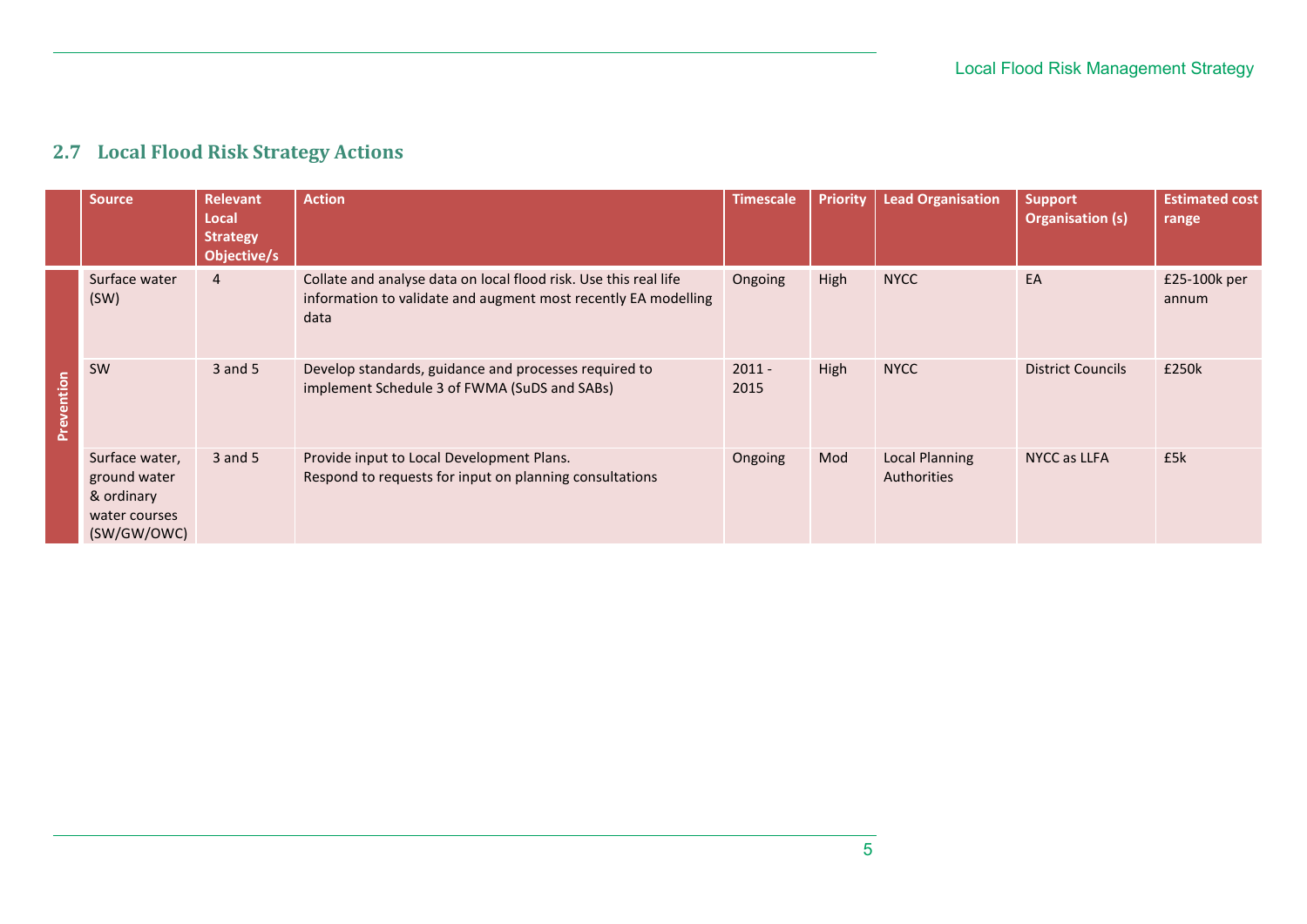|            | Source    | <b>Relevant Local</b><br><b>Strategy</b><br>Objective/s | <b>Action</b>                                                                                                                                                  | Timescale                               | <b>Priority</b> | <b>Lead</b><br><b>Organisation</b> | <b>Support</b><br><b>Organisation (s)</b> | <b>Estimated cost range</b>                               |
|------------|-----------|---------------------------------------------------------|----------------------------------------------------------------------------------------------------------------------------------------------------------------|-----------------------------------------|-----------------|------------------------------------|-------------------------------------------|-----------------------------------------------------------|
| ction<br>ă | SW/GW/OWC | 6                                                       | Maintain a prioritised programme of flood alleviation<br>projects in the context of the Regional Flood and Coastal<br>Committee Medium Term (6 year) programme | 2014<br>onwards<br>Annually<br>reviewed | <b>High</b>     | <b>LLFA</b>                        | RFCC/EA                                   | £50k                                                      |
|            | SW/GW/OWC | $6$ and $5$                                             | Deliver a programme of prioritised catchment level<br>flood risk management projects                                                                           | 2015-2020                               | High            | <b>LLFA</b>                        | EA/District<br><b>Councils</b>            | TBC (£50million<br>programme over 10<br>years identified) |
|            | SW/GW/OWC | $\overline{4}$                                          | Develop a protocol and process for the recording and<br>monitoring of assets implicated in significant local flood<br>risk                                     | 2014/15                                 | Med             | <b>LLFA</b>                        | <b>All RMAS</b>                           | £50k                                                      |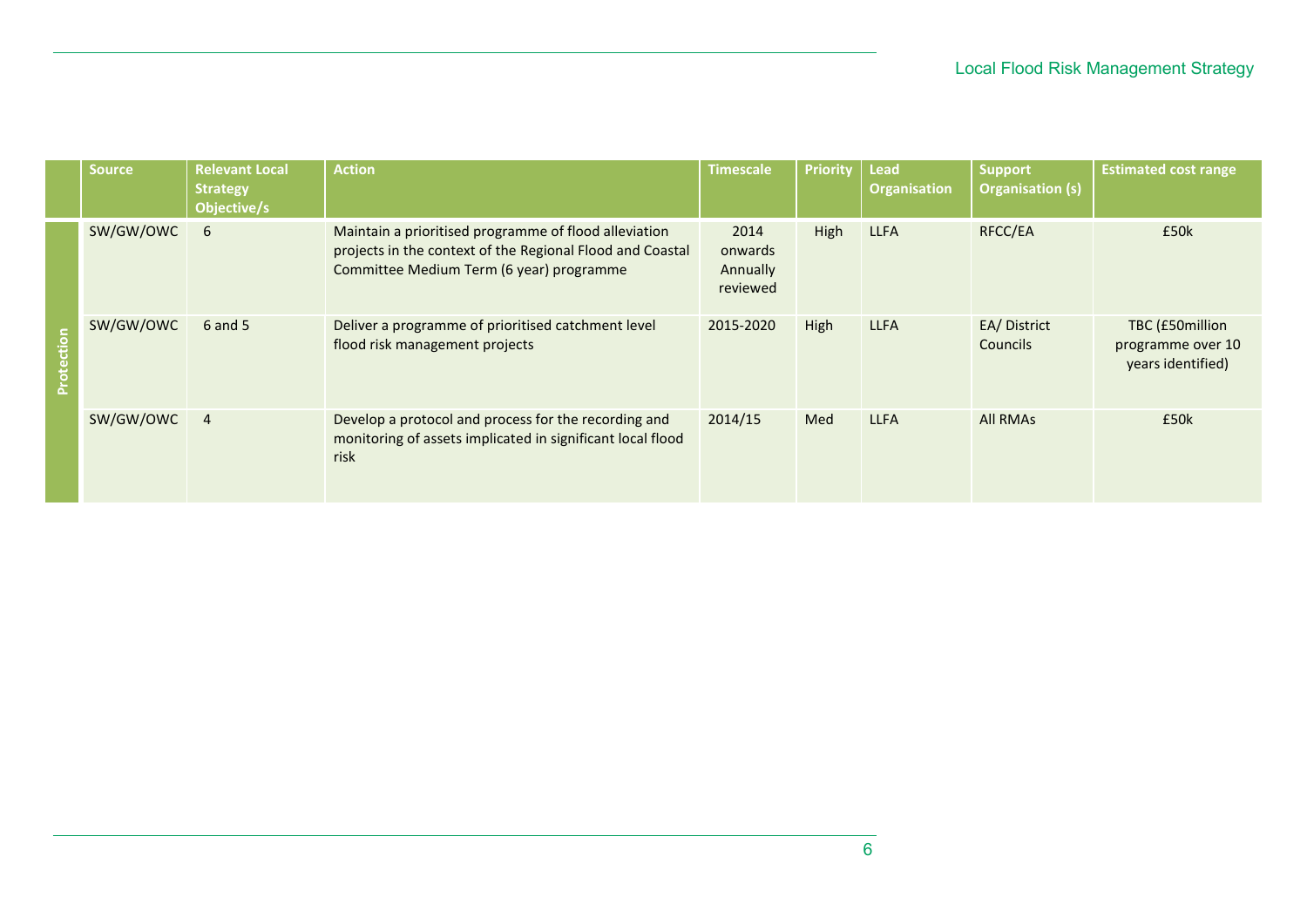|              | <b>Source</b>        | <b>Relevant</b><br>Local<br><b>Strategy</b><br>Objective/s | <b>Action</b>                                                                                                                                                                                                                                       | <b>Timescale</b> | <b>Priority</b> | <b>Lead</b><br><b>Organisation</b> | <b>Support</b><br><b>Organisation (s)</b> | <b>Estimated</b><br>cost range |
|--------------|----------------------|------------------------------------------------------------|-----------------------------------------------------------------------------------------------------------------------------------------------------------------------------------------------------------------------------------------------------|------------------|-----------------|------------------------------------|-------------------------------------------|--------------------------------|
| Preparedness | All sources          | $2$ and $4$                                                | Create Catchment Plans - providing a high level assessment of flood risk and<br>potential risk management actions/measures for each catchment within NYCC<br>authority area                                                                         | $2013 -$<br>2015 | High            | EA                                 | <b>NYCC</b>                               | £50k                           |
|              | All sources          | 2 and 4                                                    | Work with neighbouring LLFAs to Create/provide input to Catchment Plans for<br>those catchments which cross into other authority areas - providing a high<br>level assessment of flood risk and potential risk management actions as<br>appropriate | $2014 -$<br>2020 | High            | <b>LLFA</b>                        | EA/<br>Neighbouring<br>authorities        | £20k                           |
|              | All sources          | $\overline{2}$                                             | Provide support and updates to the Local Resilience Forum Response Plans                                                                                                                                                                            | Ongoing          | Med             | <b>LLFA</b>                        | All RMAs                                  | £5k per<br>annum               |
|              | All sources          | $\mathbf{1}$                                               | Develop a Flood Risk Management Toolkit of practical measures that can be<br>used to support local communities to manage flood risk                                                                                                                 | 2014/15          | Med             | <b>LLFA</b>                        | <b>All RMAs</b>                           | £30k                           |
|              | All sources          | $1$ and $5$                                                | Develop a programme of rollout of the Flood Risk Management Toolkit to<br>communities across the authority area                                                                                                                                     | $2015 -$<br>2020 | Med             | <b>LLFA</b>                        | All RMAs                                  | £50k per<br>annum              |
|              | All sources          | $1$ and $5$                                                | Support Schools and other educational facilities to increase public awareness<br>of flood anticipation, preparation and resilience                                                                                                                  | Ongoing          | Med             | <b>LLFA</b>                        | Emergency<br>Planning / EA                | £2k per<br>annum               |
|              | All sources          | $\mathbf{1}$                                               | Improve and maintain the LLFA Flood Risk Management web pages with the<br>NYCC website - with relevant information and links to partner organisations                                                                                               | Ongoing          | Med             | <b>LLFA</b>                        |                                           | £2k per<br>annum               |
|              | Ground<br>Water (GW) | $2$ and $4$                                                | Develop a pilot monitoring and warning system for Ground water flood risk -<br>with a view to deployment at appropriate key locations across the county                                                                                             | 2014/16          | Med             | <b>LLFA</b>                        | EA / District LA                          | £30k                           |